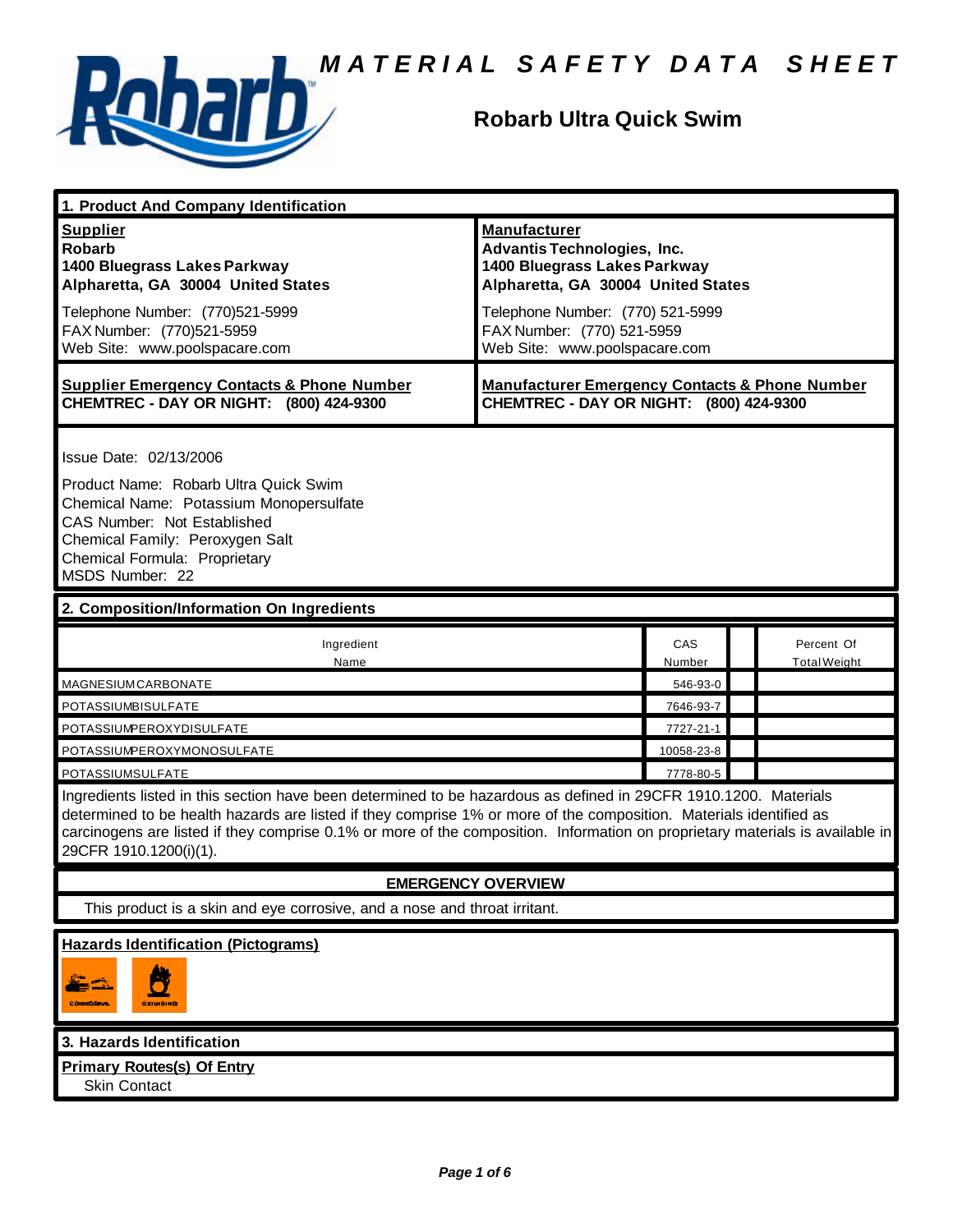## **Robarb Ultra Quick Swim**

## **3. Hazards Identification - Continued**

#### **Eye Hazards**

Corrosive to eyes. Eye contact may cause corrosion or ulceration. Severe eye damage may result if not immediately treated.

#### **Skin Hazards**

Corrosive to skin. Skin contact with aqueous solutions or the dry powder upon contact with moisture or perspiration may cause skin burns or ulceration; temporary body hair loss may occur in contacted areas. Skin contact with the product may cause allergic skin reactions in sensitive individuals.

#### **Ingestion Hazards**

May cause irritation of the throat. Ingestion may cause inflammation and damage to the lining of the stomach, resulting in bleeding. Ingestion may cause gastritis possibly progressing to necrosis or hemorrhage.

### **Inhalation Hazards**

Inhalation may cause nose bleeds and irritation of the upper respiratory passages with coughing and discomfort.

### **Signs And Symptoms**

Irritant to eyes and skin due to oxidizing properties

## **First Aid (Pictograms)**



### **4. First Aid Measures**

#### **Eye**

In case of contact, hold eyelids apart and immediately flush eyes with plenty of water for at least 15 minutes. Call a physician or a poison control center immediately.

#### **Skin**

Wash affected areas with soap and water. Call a physician. Wash clothing before reuse.

#### **Ingestion**

DO NOT INDUCE VOMITING. Drink large amounts of water. Call a physician or a poison control center immediately.

#### **Inhalation**

If inhaled, remove to fresh air. If not breathing, give artificial respiration. If breathing is difficult, give oxygen. Consult Physician

#### **Fire Fighting (Pictograms)**



## **5. Fire Fighting Measures**

Flash Point: N/A °F

## **Fire And Explosion Hazards**

Improper storage of large masses of this product can trap heat and lead to ignition of combustibles. Grinding or intensive mixing may cause decomposition with liberation of heat and oxygen; ignition of oxidizable material if present may occur.

#### **Extinguishing Media**

In case of fire, soak (flood) with water.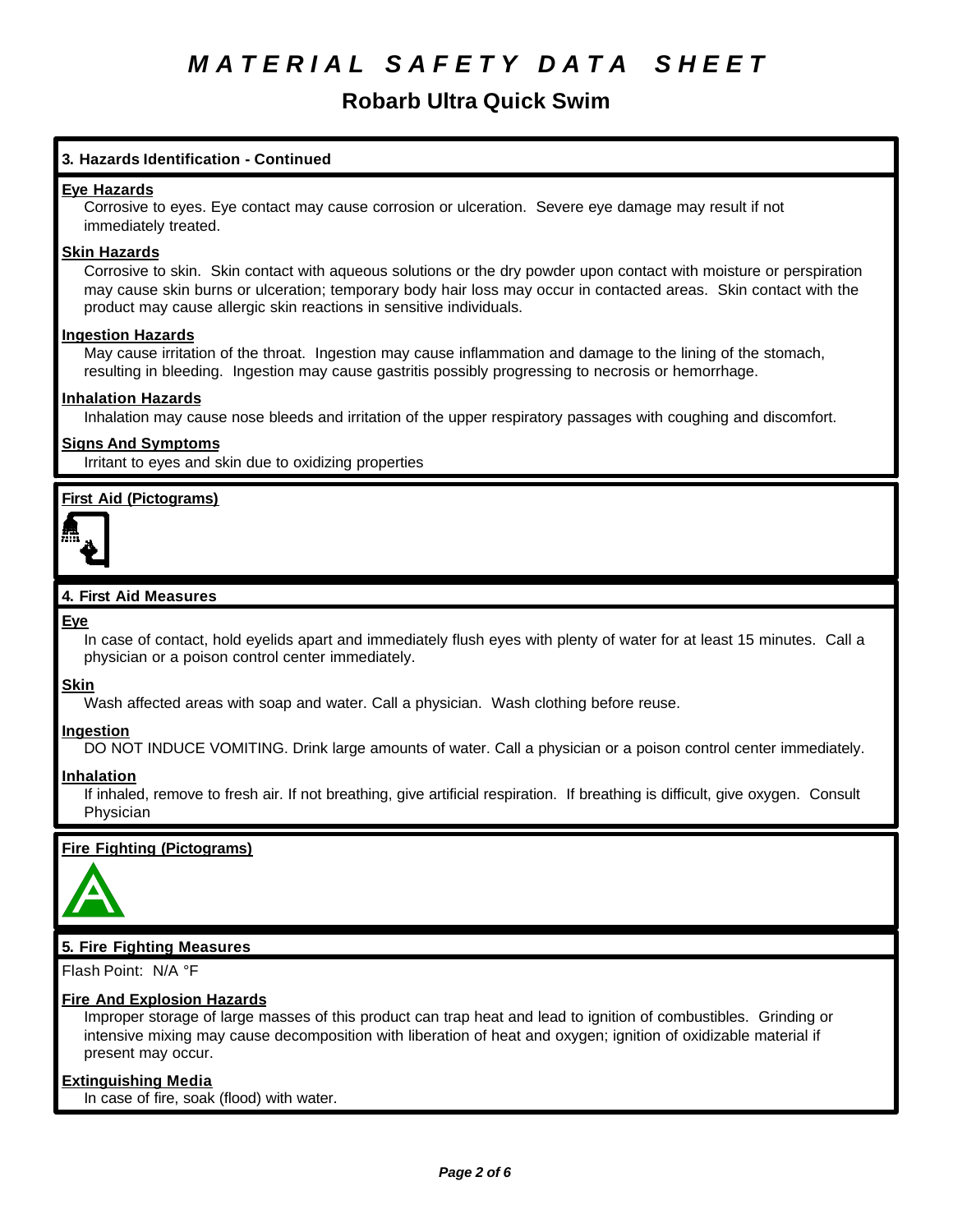## **Robarb Ultra Quick Swim**

## **5. Fire Fighting Measures - Continued**

#### **Fire Fighting Instructions**

Will release oxygen when heated, intensifying a fire. Firefighters should wear self-contained breathing apparatus and full protective gear.

GRINDING OR INTENSIVE MIXING MAY GENERATE SUFFICIENT HEAT TO FUSE PRODUCT AND CAUSE IGNITION OF OXIDIZABLE MATERIAL PRESENT.

#### **6. Accidental Release Measures**

Clean up spill immediately. Flush spill area with water in compliance with State and Federal Regulations.

## **Handling & Storage (Pictograms)**



## **7. Handling And Storage**

### **Handling And Storage Precautions**

**Keep out of reach of children**. Store material in a cool and dry place.

#### **Handling Precautions**

Avoid breathing dust or vapor. Avoid contact with skin and clothing. Avoid contact with eyes. Wash thoroughly after handling. Wash clothing after use.

### **Storage Precautions**

Store in a cool dry place. Keep away from heat, sparks, flame, and other sources of ignition (i.e., pilot lights, electric motors and static electricity).

#### **Work/Hygienic Practices**

Use safe chemical handling procedures suitable for the hazards presended by this material.

## **Protective Clothing (Pictograms)**



## **8. Exposure Controls/Personal Protection**

#### **Engineering Controls**

Local exhaust acceptable. Special exhaust not required

#### **Eye/Face Protection**

Safety glasses with side shields or goggles recommended.

#### **Skin Protection**

Chemical-resistant gloves.

#### **Respiratory Protection**

The level of respiratory protection needed should be based on the required protection factor after evaluating chemical exposures using appropriate industrial hygiene monitoring and/or OSHA guidance.

#### **9. Physical And Chemical Properties**

## **Appearance**

White granules or powder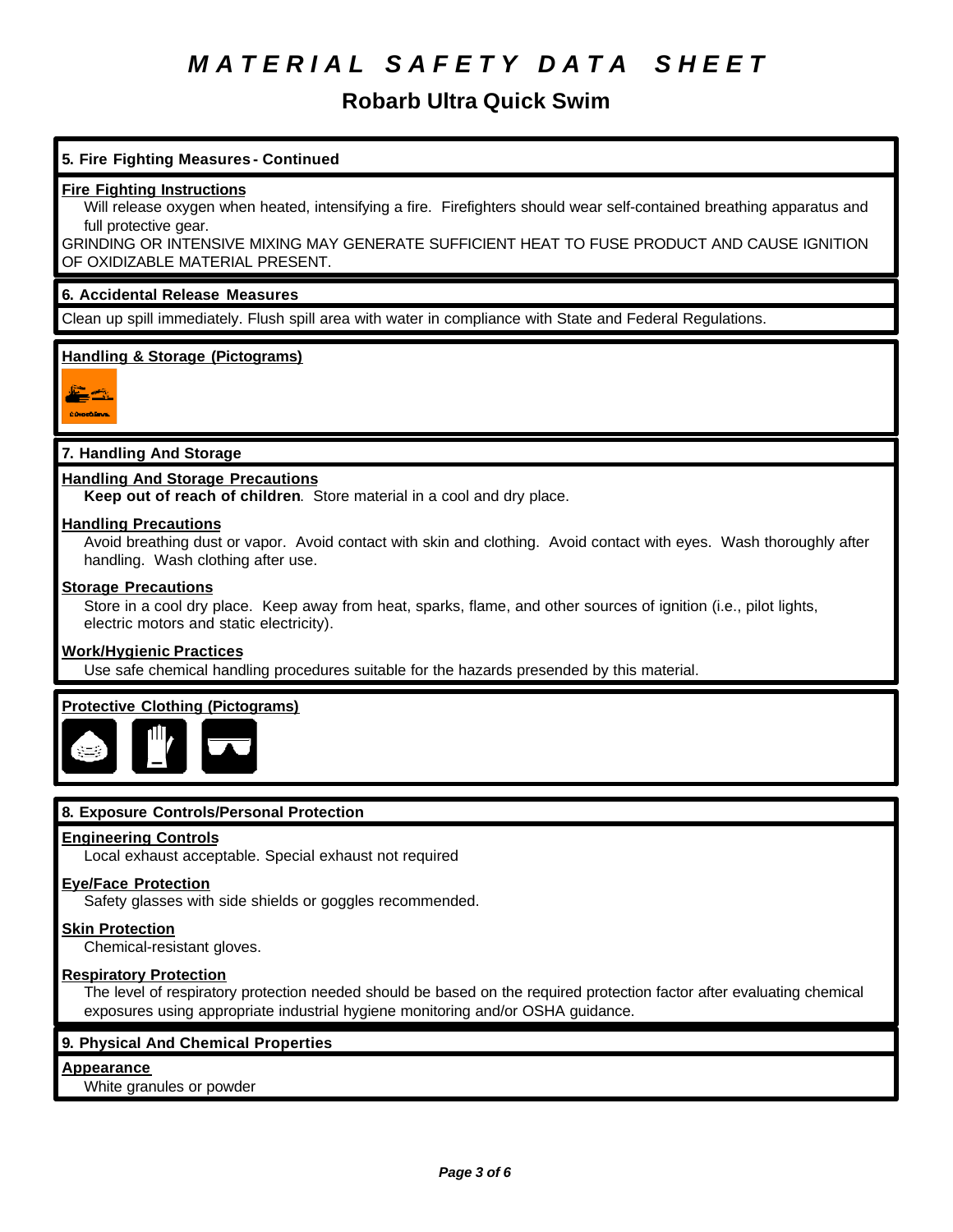## **Robarb Ultra Quick Swim**

## **9. Physical And Chemical Properties - Continued**

#### **Odor** None

Chemical Type: Mixture Physical State: Solid Melting Point: DECOMPOSES °F Boiling Point: DECOMPOSES °F Specific Gravity: 1.2 Molecular Weight: PROPRIETARY Percent Volitales: NIL Vapor Pressure: NIL Vapor Density: NOT VOLATILE Solubility: >25% AT 20C (68F) Evaporation Rate: NOT VOLATILE Corrosive, Oxidizer

## **10. Stability And Reactivity**

Stability: Stable Hazardous Polymerization: Will not occur

## **Conditions To Avoid (Stability)**

The mixture of this product with compounds containing halides or active halogens (bromine, chlorine, iodine) can cause the release of the respective halogen gas, if moisture is present. Avoid these gases (bromine and chlorine) because they are very irritating to eyes and lungs even at low concentrations. Never mix concentrated product with dry or concentrated bromine containing chemicals, such as bromates, bromides, or any concentrated bromine pool chemicals. Mixing this prodcut with dry or concentrated chlorine containing chemicals, such as hypochlorites, sodium dichloroisocyanurate, sodium triisocyanurate or with sodium chloride, may cause the release of chlorine gas.

Mixing with cyanides can cause release of hydrogen cyanide gas. Mixing with heavy metal salts such as those of cobalt, nickel, copper, or manganese can cause decomposition with release of oxygen and heat.

#### **Incompatible Materials**

Alkalis, Heavy Metals cause evolution of Oxygen gas. Halogens and cyanides can cause release of gases of these compounds.

## **Hazardous Decomposition Products**

**Oxygen** 

## **11. Toxicological Information**

#### **Acute Studies**

This product is a severe skin and eye irritant, but is not a skin sensitizer in animals.

## **Skin Effects**

Skin absorption LD50: >11,000 mg/kg in rabbits

## **Acute Oral Effects**

Oral LD50: 200 - 2000 mg/kg in rats

## **Acute Inhalation Effects**

Inhalation 4 hour LC50: >5 mg/L in rats

## **12. Ecological Information**

No Data Available...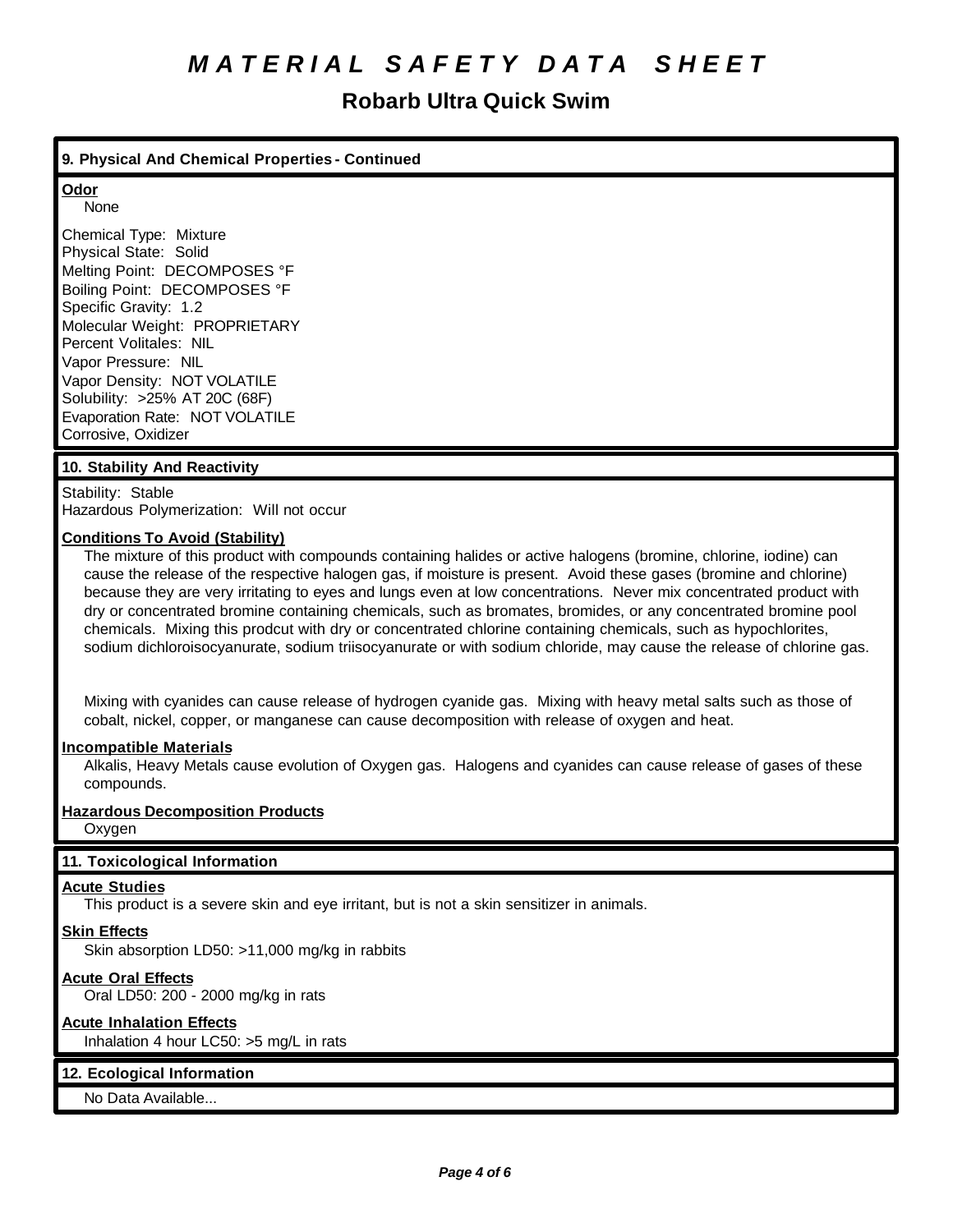## **Robarb Ultra Quick Swim**

| 12. Ecological Information - Continued                                                                                                                                                                       |  |  |  |
|--------------------------------------------------------------------------------------------------------------------------------------------------------------------------------------------------------------|--|--|--|
| <b>Acute Toxicity - Fish And Invertebrates</b><br>96 hour LC50 - Rainbow trout: 53 mg/L<br>48 hour EC 50 - Daphnia magna: 3.5 mg/L                                                                           |  |  |  |
| 13. Disposal Considerations                                                                                                                                                                                  |  |  |  |
| Dispose in accordance with applicable federal, state and local government regulations.                                                                                                                       |  |  |  |
| 14. Transport Information                                                                                                                                                                                    |  |  |  |
| <b>Proper Shipping Name</b><br>CORROSIVE SOLID, ACIDIC, INORGANIC, N.O.S.<br>(Monopersulfate Compound)                                                                                                       |  |  |  |
| <b>Hazard Class</b><br>8, PGII (<=1kg Consumer Commodity ORM-D)                                                                                                                                              |  |  |  |
| <b>DOT Identification Number</b><br><b>UN3260</b>                                                                                                                                                            |  |  |  |
| <b>DOT (Pictograms)</b>                                                                                                                                                                                      |  |  |  |
| 15. Regulatory Information                                                                                                                                                                                   |  |  |  |
| <b>SARA Hazard Classes</b>                                                                                                                                                                                   |  |  |  |
| <b>Acute Health Hazard</b>                                                                                                                                                                                   |  |  |  |
| <b>Canadian Regulatory Information</b><br>Class D, Div 2b - Toxic Material. Skin or Eye Irritant<br>Class E - Corrosive Material<br>Class C - Oxidizing Material                                             |  |  |  |
| <b>WHMIS - Canada (Pictograms)</b>                                                                                                                                                                           |  |  |  |
|                                                                                                                                                                                                              |  |  |  |
| <b>NFPA</b><br><b>HMIS</b><br>3 <br><b>HEALTH</b>                                                                                                                                                            |  |  |  |
| 0<br>$\mathbf{0}$<br><b>FLAMMABILITY</b>                                                                                                                                                                     |  |  |  |
| $\mathbf{1}$<br>$\mathbf 1$<br><b>REACTIVITY</b>                                                                                                                                                             |  |  |  |
| E<br><b>PROTECTION</b><br><b>PERSONAL</b>                                                                                                                                                                    |  |  |  |
| 16. Other Information                                                                                                                                                                                        |  |  |  |
| <b>Revision/Preparer Information</b><br><b>MSDS Preparer: JHW</b>                                                                                                                                            |  |  |  |
| <b>Disclaimer</b>                                                                                                                                                                                            |  |  |  |
| Although reasonable care has been taken in the preparation of this document, we extend no warranties<br>and make no representations as to the accuracy or completeness of the information contained therein, |  |  |  |